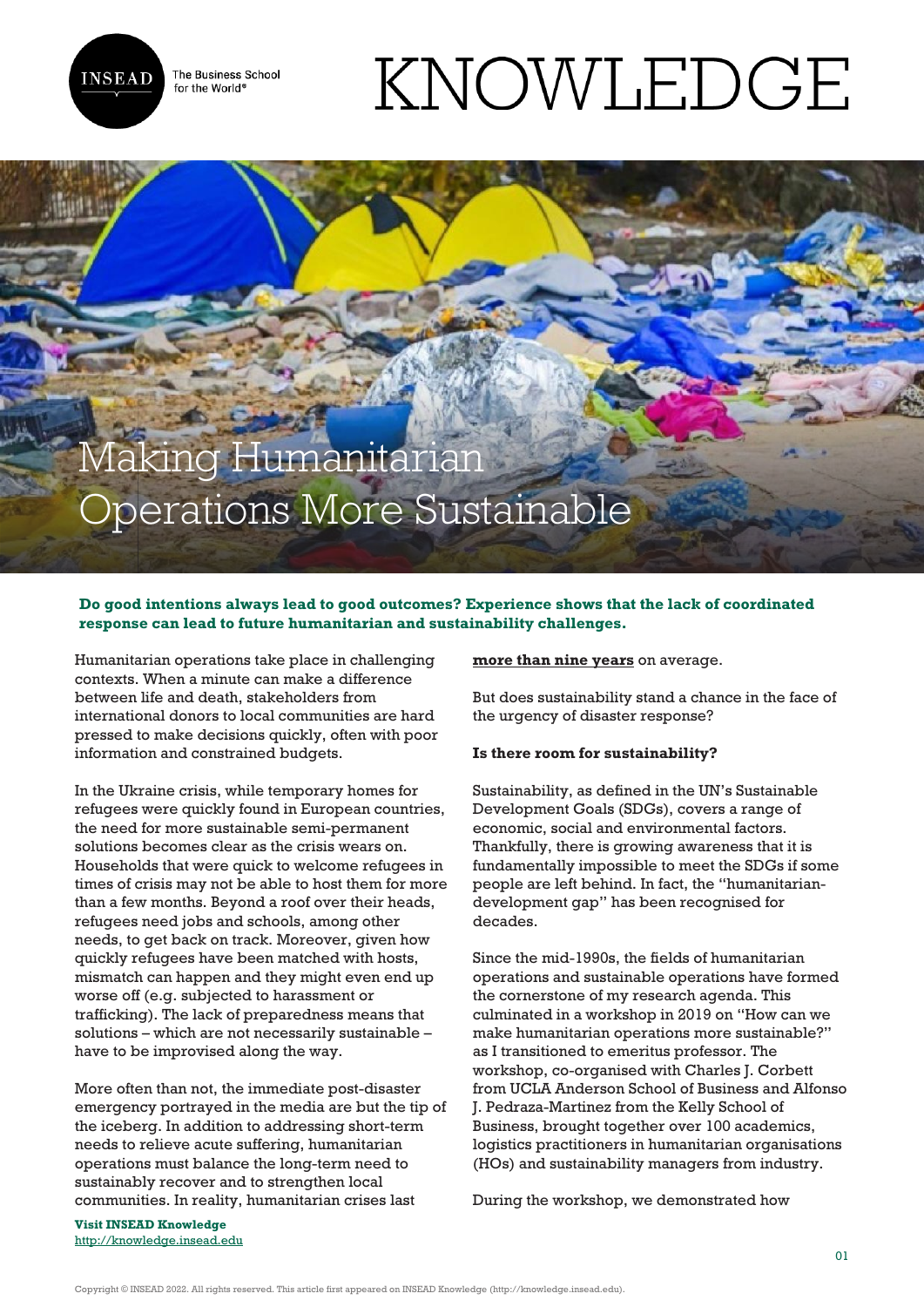sustainability could be better integrated into humanitarian operations in spite of the tension between immediate and long-term needs.

Given that humanitarian operations span the entire **[disaster management cycle](https://onlinelibrary.wiley.com/doi/full/10.1111/poms.13579)**, HOs can – and have to – operate in more sustainable ways in each phase of the cycle. This requires stakeholders, including HOs, donors, and watchdog organisations to think differently.

#### **New perspectives make a world of difference**

In the 2010 earthquake in Haiti, the influx of donated bottled water created mountains of plastic bottles that cluttered drains and caused flooding after heavy rains. How did good intentions go so wrong?

Haiti's experience highlights the importance of better alignment of humanitarian and environmental imperatives. At the core of this problem is material convergence – when an avalanche of in-kind donations arrive on site in the aftermath of a disaster. Better logistical coordination among HOs could have prevented the "second disaster" in Haiti.

In most disasters, water is critical only during the first two or three days before quickly becoming a low-priority item. The Pan-American Health Organization classifies donations as either urgent, high priority, low priority or non-priority. With this knowledge and with better coordination, improving material convergence can lead to reduced waste.

Ideally, donors would not contribute not donations in-kind, but cash that HOs can use to purchase the most-needed relief items. In the next best scenario, logistical support could prevent non-priority items from entering the disaster area, such as by sorting the items in the donors' home countries before shipping. There would be an appropriate level of coordination that ensures that relief items are sent to a specific receiving organisation, with a bill of lading, or cargo list, detailing the items in the package. Relevant local information from the disaster area could also ensure that priority items are in the most appropriate packaging, such as water in 10-litre bottles instead of small bottles.

#### **Long-term vs short-term perspectives**

Better planning and coordination cannot happen if stakeholders do not recognise that rather than a single event, the entire humanitarian operation – as detailed in the disaster management cycle – consists four phases: preparedness, response, rehabilitation and mitigation.

First, funders need to recognise that most funding systems pose a barrier to capacity building in the longer term. When donors earmark funds for

**Visit INSEAD Knowledge** <http://knowledge.insead.edu>

emergency response, the same funds cannot be used for long-term investments such as improving coordination between local and global HOs. Unfortunately, such investments in preparedness are typically **[categorised as overhead](https://onlinelibrary.wiley.com/doi/abs/10.1111/poms.13750)** and hence frowned upon by potential donors. Overcoming these barriers requires discussion with local communities, HOs, local governments, international donors and other stakeholders.

At the operational level, HOs need to recognise the importance of pivoting to a different time-scale when needed. During the Ebola virus outbreaks, the World Health Organization's (WHO) operating model was designed to stop the outbreak within three months, but the Ebola virus programmes became longer and the operating model must change. Initially, the WHO rented 600 vehicles, but buying them might have been wiser and acquiring motorcycles would have helped them to reach rural areas with no paved roads more efficiently.

In fact, **[merging supply chains](https://www.sciencedirect.com/science/article/pii/S0272696316300444)** for short-term emergency response and long-term operations has enabled the United Nations High Commissioner for Refugees to expand its global warehouse network while reducing cost and lead time. This involves allowing stocks earmarked for long-term operations to be used in emergencies, and for stocks left over from emergencies to be used in longer-term operations. While this fruitful endeavour has led to both cost and time efficiency, it requires close collaboration between relief and development operations.

## **Global vs local**

When disaster strikes, HOs do not always adequately include local communities even when these communities have invested in disaster preparedness. In fact, local knowledge is key to ensuring sustainability. A great deal of work remains to be done to improve coordination between global HOs and local non-governmental organisations (NGOs).

For global HOs to work more effectively with local HOs, they must accept that the people who live in a disaster area know the local conditions best. For example, dark bread was shipped internationally to Albania, which was not favoured by the local population. For months, international humanitarian workers were eating dark bread at every meeting to avoid throwing them away.

The voices of beneficiaries must be heard to implement sustainable solutions that respect their culture and dignity. Local volunteers are also immediately operational and familiar with the context, as we have seen in the Ukrainian crisis.

Copyright © INSEAD 2022. All rights reserved. This article first appeared on INSEAD Knowledge (http://knowledge.insead.edu).